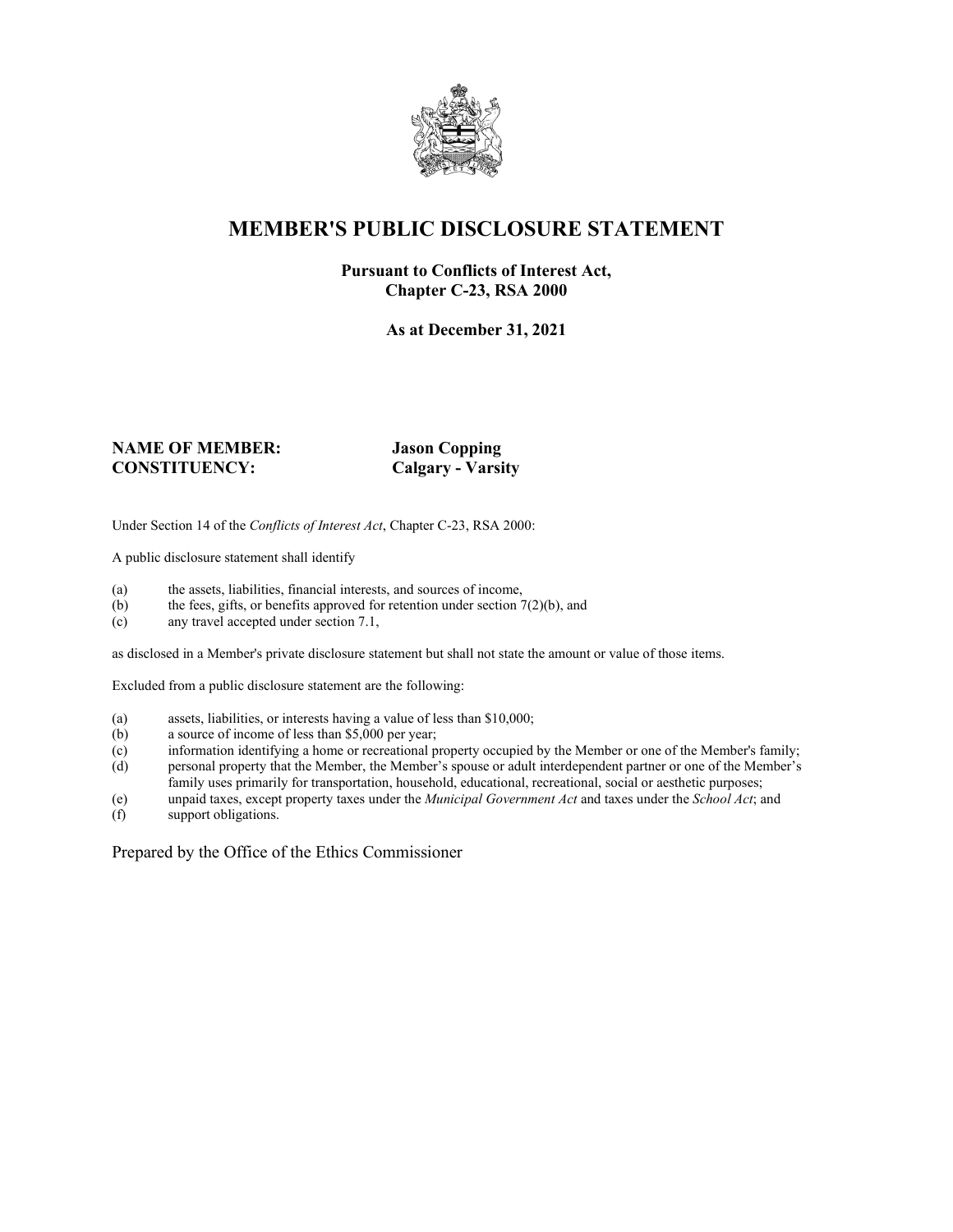## **FORM 1: MEMBER (Jason Copping)**

| <b>INCOME</b>                                                                                   |                                                                         |  |
|-------------------------------------------------------------------------------------------------|-------------------------------------------------------------------------|--|
| <b>Source</b>                                                                                   | <b>Nature of Income</b>                                                 |  |
| <b>Province of Alberta</b>                                                                      | MLA Indemnity and Allowance                                             |  |
| <b>ASSETS</b>                                                                                   |                                                                         |  |
| <b>Real Property</b>                                                                            | Primary Residence<br><b>Secondary Residence</b>                         |  |
| <b>Bank, Trust Company or Other Financial</b><br><b>Institution</b>                             | <b>Bank of Nova Scotia</b>                                              |  |
| <b>Publicly Traded Securities (stocks and bonds)</b><br>and Registered Retirement Savings Plans | Held in a blind trust approved by the Ethics<br>Commissioner of Alberta |  |
| <b>Canada Savings Bonds, Guaranteed</b><br><b>Investment Certificates</b>                       | As above                                                                |  |
| <b>Mutual Funds</b>                                                                             | As above                                                                |  |
| <b>Annuities and Life Insurance Policies</b>                                                    | MLA Group Plan                                                          |  |
| <b>Pension Rights</b>                                                                           | n/a                                                                     |  |
| <b>Other Assets</b>                                                                             | n/a                                                                     |  |
| <b>Gifts and Personal Benefits</b>                                                              | n/a                                                                     |  |
| <b>Travel on Non-commercial Aircraft</b>                                                        | n/a                                                                     |  |
| <b>LIABILITIES</b>                                                                              |                                                                         |  |
| <b>Mortgages</b>                                                                                | <b>Bank of Montreal</b>                                                 |  |
| <b>Loans or Lines of Credit</b>                                                                 | Bank of Nova Scotia                                                     |  |
| <b>Guarantees</b>                                                                               | n/a                                                                     |  |
| Other                                                                                           | n/a                                                                     |  |
| <b>FINANCIAL INTERESTS</b>                                                                      |                                                                         |  |
| n/a                                                                                             |                                                                         |  |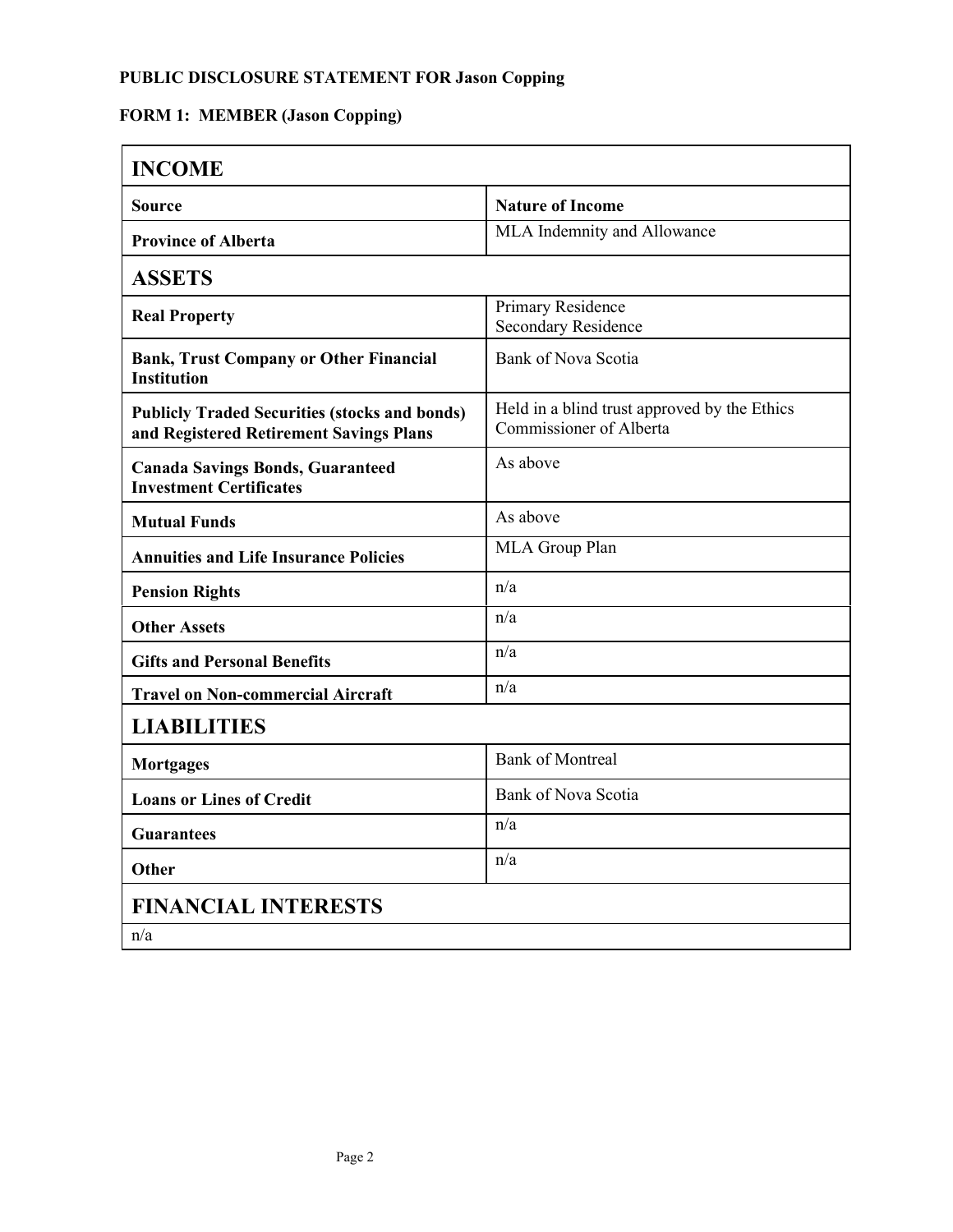## **FORM 2: MEMBER'S SPOUSE/ADULT INTERDEPENDENT PARTNER (Marian Yuzda)**

| <b>INCOME</b>                                                                                   |                                                                                                                                                                                                                                                                                                                                                                                                                                                                                                                                                                              |  |
|-------------------------------------------------------------------------------------------------|------------------------------------------------------------------------------------------------------------------------------------------------------------------------------------------------------------------------------------------------------------------------------------------------------------------------------------------------------------------------------------------------------------------------------------------------------------------------------------------------------------------------------------------------------------------------------|--|
| <b>Source</b>                                                                                   | <b>Nature of Income</b>                                                                                                                                                                                                                                                                                                                                                                                                                                                                                                                                                      |  |
| Canadian Energy Regulator                                                                       | <b>Employment Income</b>                                                                                                                                                                                                                                                                                                                                                                                                                                                                                                                                                     |  |
| <b>ASSETS</b>                                                                                   |                                                                                                                                                                                                                                                                                                                                                                                                                                                                                                                                                                              |  |
| <b>Real Property</b>                                                                            | Joint with Spouse                                                                                                                                                                                                                                                                                                                                                                                                                                                                                                                                                            |  |
| <b>Bank, Trust Company or Other Financial</b><br><b>Institution</b>                             | Joint with Spouse                                                                                                                                                                                                                                                                                                                                                                                                                                                                                                                                                            |  |
| <b>Publicly Traded Securities (stocks and bonds)</b><br>and Registered Retirement Savings Plans | Cpn Prov of Alberta BK-ENT, Prov of Sask,<br>Wells Fargo & Co, JP Morgan Chase Co, RBC<br>Cdn Preferred Share ETF, Brookfield Asset<br>Management, CIBC, RBC, Telus, TD bank,<br>Alimentation Couche- Tard, CN Rail, CP Rail,<br>Thomson Reuters, Toromont Industries, CCL<br>Industries Inc, Nutrien Ltd, iShares CORE<br>S&P/TSX Capped, Manulife World Investment<br>Class SR F, , iShares Core MSCI EAFE IMI<br>Index ETF, Vanguard FTSE Global All Cap Ex<br>CDA Index ETF Unit, RBC Select Growth<br>Portfolio Fund, Bank of Montreal, RBC<br>Conservative Bond Pool F |  |
| <b>Canada Savings Bonds, Guaranteed</b><br><b>Investment Certificates</b>                       | <b>ICICI Bank Canada GIC</b>                                                                                                                                                                                                                                                                                                                                                                                                                                                                                                                                                 |  |
| <b>Mutual Funds</b>                                                                             | n/a                                                                                                                                                                                                                                                                                                                                                                                                                                                                                                                                                                          |  |
| <b>Annuities and Life Insurance Policies</b>                                                    | Canadian Energy Regulator                                                                                                                                                                                                                                                                                                                                                                                                                                                                                                                                                    |  |
| <b>Pension Rights</b>                                                                           | Canadian Energy Regulator                                                                                                                                                                                                                                                                                                                                                                                                                                                                                                                                                    |  |
| <b>Other Assets</b>                                                                             | n/a                                                                                                                                                                                                                                                                                                                                                                                                                                                                                                                                                                          |  |
| <b>Gifts and Personal Benefits</b>                                                              | n/a                                                                                                                                                                                                                                                                                                                                                                                                                                                                                                                                                                          |  |
| <b>LIABILITIES</b>                                                                              |                                                                                                                                                                                                                                                                                                                                                                                                                                                                                                                                                                              |  |
| <b>Mortgages</b>                                                                                | Joint with Spouse                                                                                                                                                                                                                                                                                                                                                                                                                                                                                                                                                            |  |
| <b>Loans or Lines of Credit</b>                                                                 | Joint with Spouse                                                                                                                                                                                                                                                                                                                                                                                                                                                                                                                                                            |  |
| <b>Guarantees</b>                                                                               | n/a                                                                                                                                                                                                                                                                                                                                                                                                                                                                                                                                                                          |  |
| Other                                                                                           | n/a                                                                                                                                                                                                                                                                                                                                                                                                                                                                                                                                                                          |  |
| <b>FINANCIAL INTERESTS</b>                                                                      |                                                                                                                                                                                                                                                                                                                                                                                                                                                                                                                                                                              |  |
| 1937202 Alberta Ltd.                                                                            |                                                                                                                                                                                                                                                                                                                                                                                                                                                                                                                                                                              |  |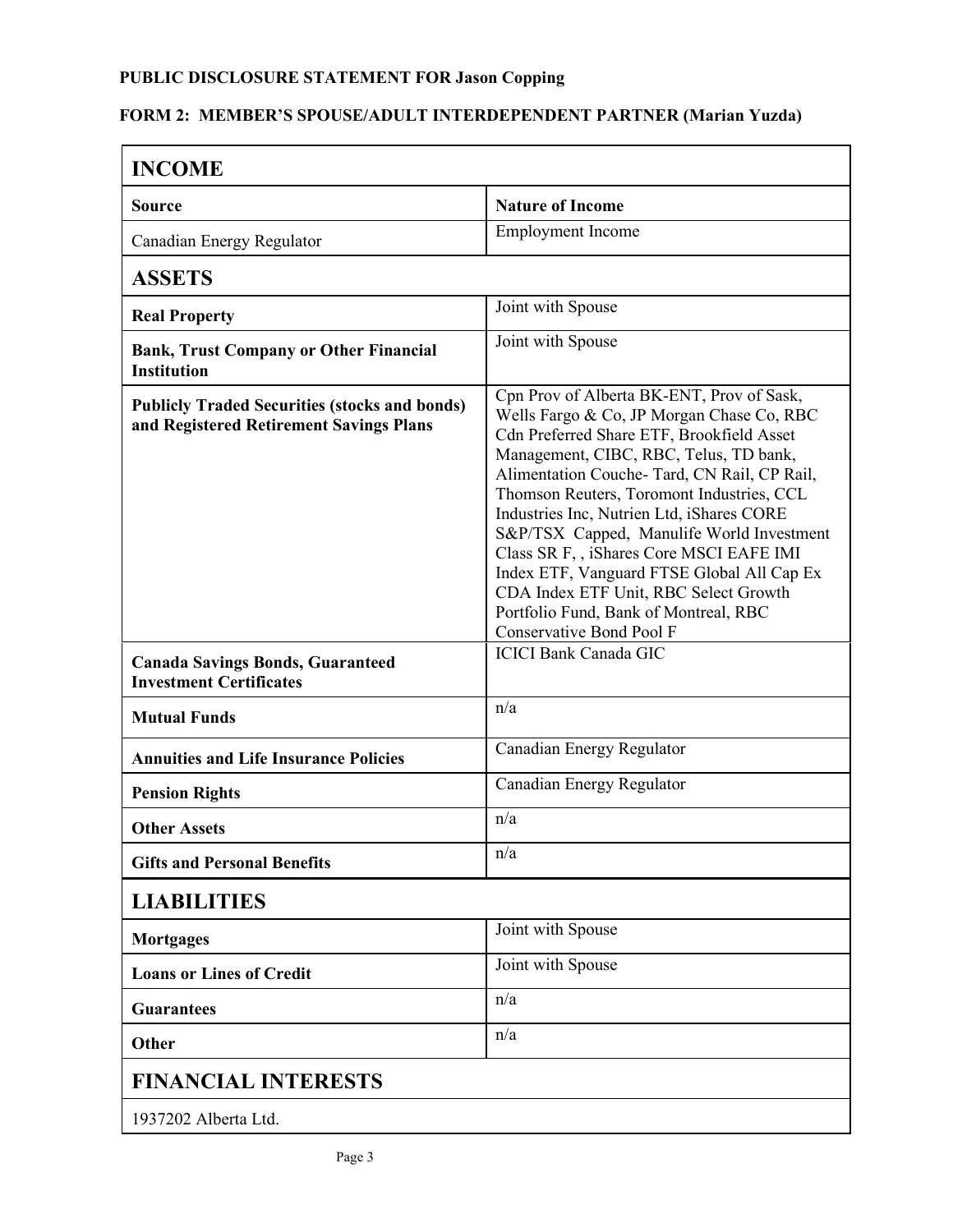## FORM 3: MEMBER'S MINOR CHILDREN (No. of Minor Children: 3)

| <b>INCOME</b>                                                                  |                         |  |
|--------------------------------------------------------------------------------|-------------------------|--|
| <b>Source</b>                                                                  | <b>Nature of Income</b> |  |
| n/a                                                                            | n/a                     |  |
| <b>ASSETS</b>                                                                  |                         |  |
| <b>Real Property</b>                                                           | n/a                     |  |
| <b>Bank, Trust Company or Other Financial</b><br><b>Institution</b>            | n/a                     |  |
| <b>Registered Education Savings Plan</b>                                       | <b>RESP</b>             |  |
| <b>Canada Savings Bonds and Investments</b><br><b>Guaranteed by Government</b> | n/a                     |  |
| <b>Mutual Funds</b>                                                            | n/a                     |  |
| <b>Guaranteed Investment Certificates and</b><br><b>Similar Instruments</b>    | n/a                     |  |
| <b>Annuities and Life Insurance Policies</b>                                   | n/a                     |  |
| <b>Pension Rights</b>                                                          | n/a                     |  |
| <b>Other Assets</b>                                                            | n/a                     |  |
| <b>LIABILITIES</b>                                                             |                         |  |
| <b>Mortgages</b>                                                               | n/a                     |  |
| <b>Loans or Lines of Credit</b>                                                | n/a                     |  |
| <b>FINANCIAL INTERESTS</b>                                                     |                         |  |
| n/a                                                                            |                         |  |